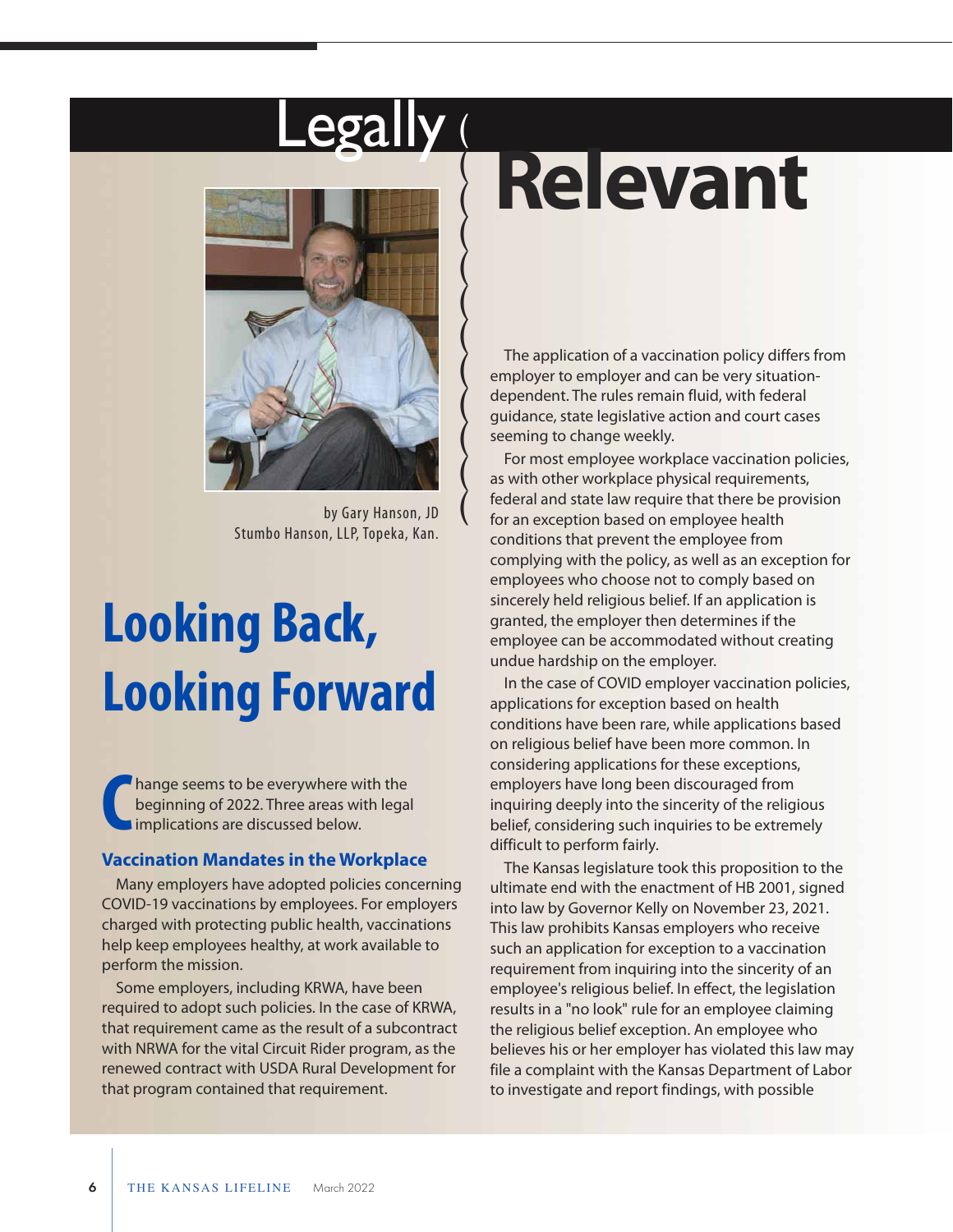referral to the Kansas Attorney General for legal action. Substantial civil penalties may be assessed for each violation.

Another significant provision in HB 2001 is that employees discharged from employment based on failure to vaccinate in accordance with an employer vaccination policy are entitled to full and immediate unemployment benefits. Generally, an employee's discharge due to failure to comply with a lawful employment policy results in denial of unemployment benefits. HB 2001 changes that result in this limited circumstance.

The end to this story has not yet been written. Looking back two years, it is hard to imagine that this would be a subject of a "Legally Relevant" column. Systems' responsibilities to their customers, to provide safe workplaces for all of their employees while retaining a vital workforce and respecting individuals' personal beliefs all require awareness and vigilance.

**Systems' responsibilities to their customers, to provide safe workplaces for all of their employees while retaining a vital workforce and respecting individuals' personal beliefs all require awareness and vigilance.**

### **The 2020 Census Results – What Do They Mean?**

The 2020 U.S. Census is complete. The results have been analyzed and are available to everyone. A search of the census for Kansas will reveal a wealth of information in easy-to-use formats on a county-bycounty basis, including population, population changes, residents' age, etc.

This information can be a helpful planning tool for water systems across the state. Changes in population and demographics can be useful in predicting future demand, as well as changes in a

user base. When that demand and user base is growing, system growth needs to be considered as part of a long range plan. But what if, as is the case for many Kansas water systems, the trends point the other direction – declining demand and user base?

Those systems experiencing decline like this are likely looking at an economic reality. Because of the outsized role of fixed costs in the water industry's cost structure, reduced demand and reduced numbers of customers tend to reduce income without an equivalent reduction in costs. Boards and managers can address this in two ways: 1) plan for (potentially significant) increased rates and fees; or, 2) find efficiencies.

In searching for efficiencies, special attention should be paid to options available under Kansas law. It may be that this is best and most easily achieved by contracting for services, whether for maintenance and repair, bookkeeping/billing, or even management and operation. Kansas statute 82a-619 provides broad authority for contracting for services. The benefit of contracting for services is that a contractor (which may be a neighboring RWD or city) may have excess capacity, as well as the needed tools and equipment, insurance, etc., to provide the needed service much less expensively than the system can provide all of those things itself. Contracting is not permanent, as it can be for a limited time so that if it is not working well, it can be terminated.

Other options of a more permanent nature include consolidation (KSA 82a-639 through 645), acquisition of an RWD by a neighboring city (KSA 82a-649) and acquisition of an RWD by another RWD (KSA 82a-650). These options have varying procedures, and each has their advantages and disadvantages in a given situation. Legal counsel needs to be consulted to help in evaluating these options and advising the management and board on suitability.

Census data is but one consideration in planning a future course for a water system. No one can predict the future, but it is not difficult to imagine that one or more of the tools described above will be needed for a good many water systems in Kansas in the years ahead.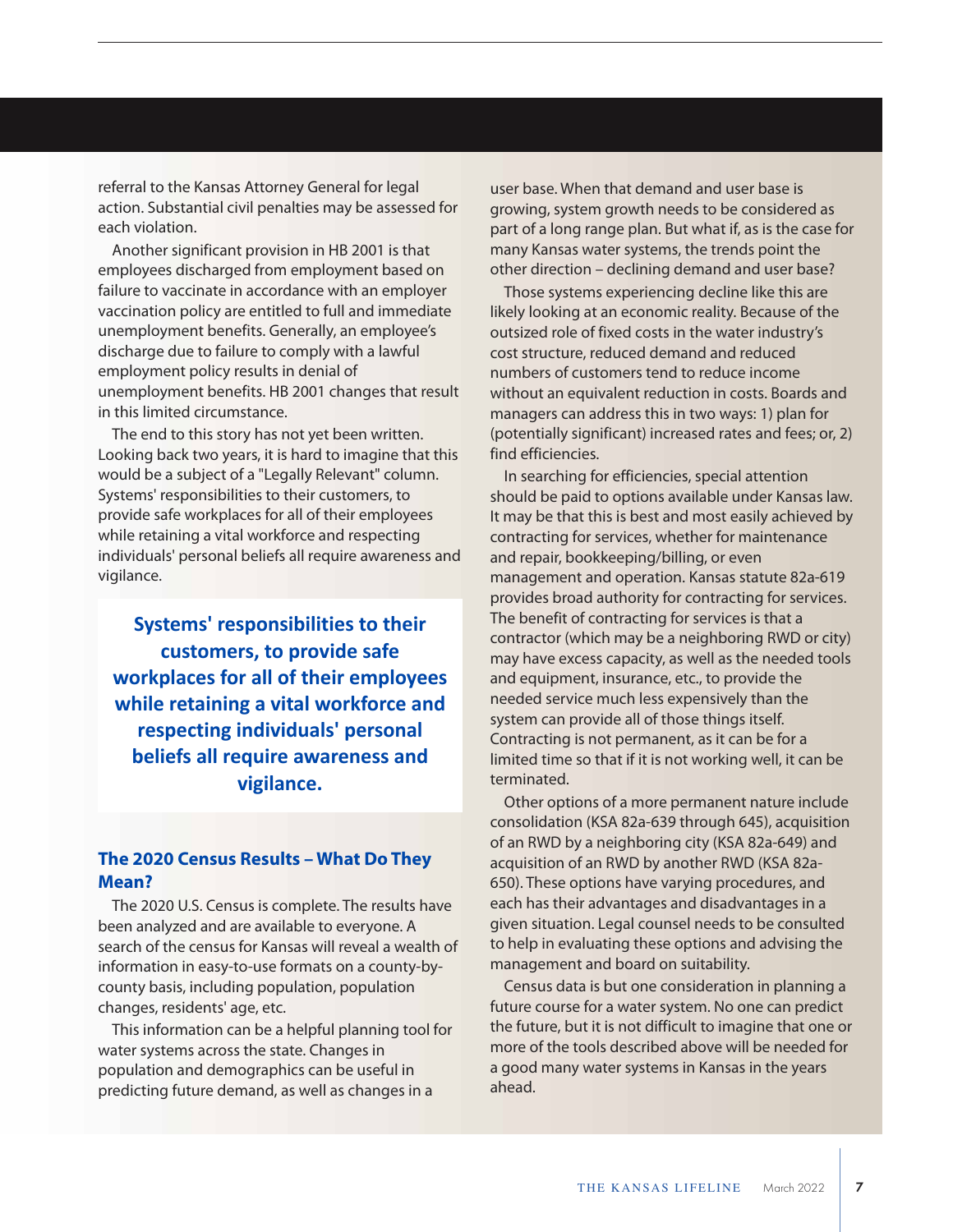

**This graphic shows the major aquifers of Kansas. Most of the High Plains Aquifer is closed to new appropriation.** 

#### **The Future of Water Law in Kansas**

Since 1945, Kansas water law has followed the Prior Appropriation Doctrine. So-called "western water law" which generally has been adopted by the states west of the Missouri River, the doctrine regards water to be owned by the people of the state, not the owner of the land where the water is found. It may be used for beneficial purposes (appropriated) through a permitting system, administered in Kansas by the Department of Agriculture, Division of Water Resources. Failure to use a water right without due and sufficient cause (good reasons) may result in the water right being deemed abandoned.

With origins in the civil law of Spain and Mexico, the Prior Appropriation Doctrine was promoted in the 19th century by mining companies seeking to develop and protect their mining claims. The doctrine has benefits in its relative simplicity – the first to use a supply of water for a beneficial purpose has the prior right, superior to that of other users who come later. In times of shortage, later users may be made to limit their use to the extent their use prevents prior users from fully enjoying their use.

That first-in-time, first-in-right feature is central to western water law, and would seem relatively straightforward to apply. But it can be cruel in its application as a lower priority user making a very important use of water (for example, watering livestock, or supplying water to an RWD or city) may be lower in priority to a less important use. The system can be the source of much conflict, which plays out in the DWR, and sometimes into the courts. The problem is amplified as water sources evolve and precipitation swings from excess to drought. To make matters worse, many areas have been overappropriated, with permits to use water exceeding the water available for use.

Efforts are underway to tweak the law, providing for various kinds of "banking" or deferred use intended to encourage conservation without loss of the valuable water right. But there is also consideration of this entire system of water law, with its roots in a desire to develop a mostly undeveloped region, and whether it is ideal in a modern world where overdevelopment and overuse is the risk.

A future column will study these questions.